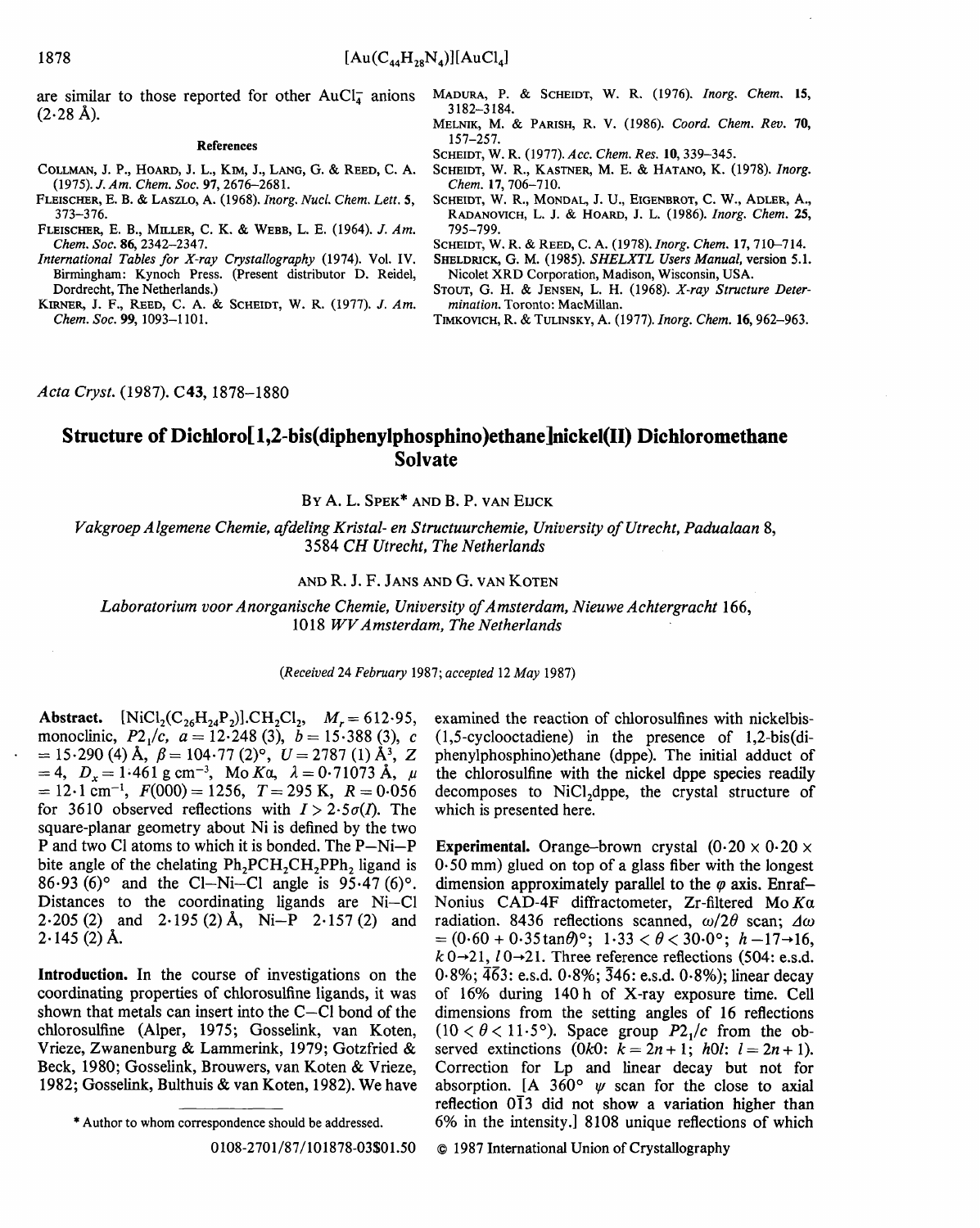**Table 1.** *Final atomic coordinates and equivalent isotropic thermal parameters for the non-H atoms* 

|  | Table 2. Selected bond distances $(A)$ , angles $(°)$ and |  |
|--|-----------------------------------------------------------|--|
|  | torsion angles $(°)$ for the non-H atoms                  |  |

|                  | $U_{\text{eq}} = \frac{1}{3} \sum_{i} \sum_{j} U_{ij} a_{i}^{*} a_{j}^{*} a_{i} a_{j}.$ |            |            |                 | $Ni-Cl(1)$                     | 2.205(2)         |
|------------------|-----------------------------------------------------------------------------------------|------------|------------|-----------------|--------------------------------|------------------|
|                  |                                                                                         |            |            |                 | $Ni-CI(2)$                     | 2.195(2)         |
|                  | $\pmb{\mathsf{x}}$                                                                      | у          | z          | $U_{eq}(\AA^2)$ | $Ni-P(1)$                      | 2.157(2)         |
| N.               | 0.22056(5)                                                                              | 0.19661(4) | 0.37344(4) | 0.0359(2)       | $Ni-P(2)$                      | 2.145(2)         |
| Cl(1)            | 0.3097(1)                                                                               | 0.1358(1)  | 0.2808(1)  | 0.0556(5)       | $P(1) - C(1)$                  | 1.829(5)         |
| Cl(2)            | 0.0539(1)                                                                               | 0.1435(1)  | 0.3063(1)  | 0.0531(5)       | $P(1) - C(11)$                 | 1.808(5)         |
| P(1)             | 0.1448(1)                                                                               | 0.2639(1)  | 0.4669(1)  | 0.0367(4)       | $P(1) - C(12)$                 | 1.815(5)         |
| P(2)             | 0.3792(1)                                                                               | 0.2477(1)  | 0.4498(1)  | 0.0410(4)       | $P(2) - C(2)$                  | 1.840(5)         |
| C(1)             | 0.2478(4)                                                                               | 0.3386(3)  | 0.5358(3)  | 0.044(2)        | $P(2) - C(13)$                 | 1.807(5)         |
| C(2)             | 0.3616(4)                                                                               | 0.2926(3)  | 0.5569(3)  | 0.046(2)        | $P(2) - C(14)$                 | 1.808(5)         |
| C(11)            | 0.1096(3)                                                                               | 0.1887(3)  | 0.5464(3)  | 0.039(2)        | $C(1) - C(2)$                  | 1.523(7)         |
| C(12)            | 0.0194(4)                                                                               | 0.3292(3)  | 0.4231(3)  | 0.039(2)        | $C(11) - C(21)$                | 1.387(6)         |
| C(13)            | 0.5002(4)                                                                               | 0.1766(3)  | 0.4828(3)  | 0.050(2)        | $C(11)-C(61)$                  | 1.383(7)         |
| C(14)            | 0.4227(4)                                                                               | 0.3394(3)  | 0.3929(3)  | 0.043(2)        | $C(12) - C(22)$                | 1.395(7)         |
| C(21)            | 0.0681(4)                                                                               | 0.2187(3)  | 0.6172(3)  | 0.053(2)        | $C(12) - C(62)$                | 1.371(7)         |
| C(22)            | 0.0310(5)                                                                               | 0.4152(3)  | 0.3980(3)  | 0.057(2)        | $C(13) - C(23)$                | 1.391(8)         |
| C(23)            | 0.5106(6)                                                                               | 0.1213(4)  | 0.5564(4)  | 0.086(3)        | $C(13)-C(63)$                  | 1.361(8)         |
| C(24)            | 0.5171(4)                                                                               | 0.3884(3)  | 0.4353(3)  | 0.061(2)        | $C(14) - C(24)$                | 1.394(7)         |
| C(31)            | 0.0391(5)                                                                               | 0.1599(4)  | 0.6761(3)  | 0.064(2)        |                                |                  |
| C(32)            | $-0.0653(6)$                                                                            | 0.4644(4)  | 0.3605(4)  | 0.073(3)        | $Cl(1) - Ni - Cl(2)$           | 95.47(6)         |
| C(33)            | 0.6030(8)                                                                               | 0.0695(5)  | 0.5848(4)  | 0.114(4)        | $Cl(1) - Ni - P(1)$            | 175.19(6)        |
| C(34)            | 0.5511(5)                                                                               | 0.4568(4)  | 0.3921(4)  | 0.073(3)        | $Cl(1) - Ni - P(2)$            | 88.68(6)         |
| C(41)            | 0.0534(5)                                                                               | 0.0723(4)  | 0.6667(4)  | 0.066(2)        | $CI(2)-Ni-P(1)$                | 89.01(6)         |
| C(42)            | $-0.1695(5)$                                                                            | 0.4287(5)  | 0.3475(4)  | 0.075(3)        | $Cl(2) - Ni - P(2)$            | 175.06(7)        |
| C(43)            | 0.6870(6)                                                                               | 0.0710(5)  | 0.5426(6)  | 0.117(4)        | $P(1) - Ni - P(2)$             | 86.93(6)         |
| C(44)            | 0.4908(6)                                                                               | 0.4801(4)  | 0.3070(5)  | 0.081(3)        | $Ni-P(1)-C(1)$                 | 109.5(2)         |
| C(51)            | 0.0968(5)                                                                               | 0.0429(4)  | 0.5985(3)  | 0.072(2)        | $Ni-P(1)-C(11)$                | 110.8(2)         |
| C(52)            | $-0.1816(5)$                                                                            | 0.3452(5)  | 0.3716(4)  | 0.084(3)        | $Ni-P(1)-C(12)$                | 119.2(2)         |
| C(53)            | 0.6756(6)                                                                               | 0.1223(5)  | 0.4658(6)  | 0.118(4)        | $C(1)-P(1)-C(11)$              | 105.2(2)         |
| C(54)            | 0.3964(6)                                                                               | 0.4341(4)  | 0.2640(4)  | 0.079(3)        |                                |                  |
| C(61)            | 0.1240(4)                                                                               | 0.1003(3)  | 0.5375(3)  | 0.058(2)        | $C(64) - C(14) - P(2) - Ni$    | $-6.3(4)$        |
| C(62)            | $-0.0869(4)$                                                                            | 0.2949(3)  | 0.4095(3)  | 0.063(2)        | $C(63) - C(13) - P(2) - C(14)$ | $-26.3(5)$       |
| C(63)            | 0.5826(5)                                                                               | 0.1747(4)  | 0.4376(4)  | 0.084(3)        |                                |                  |
| C(64)            | 0.3617(4)                                                                               | 0.3628(3)  | 0.3065(3)  | 0.058(2)        |                                |                  |
| $CH2Cl2$ solvate |                                                                                         |            |            |                 |                                |                  |
| Cl(3)            | 0.6605(2)                                                                               | 0.1850(2)  | 0.2104(2)  | 0.174(1)        |                                |                  |
| Cl(4)            | 0.7983(2)                                                                               | 0.1208(2)  | 0.1000(2)  | 0.199(2)        |                                |                  |
| C(3)             | 0.7742(6)                                                                               | 0.1892(8)  | 0.1780(6)  | 0.216(8)        |                                | $\mathbb{Z}$ (12 |

**4498** with  $I < 2.5 \sigma(I)$  were observed. The structure **was solved by standard Patterson and Fourier methods and refined by full-matrix least-squares techniques on F with anisotropic thermal parameters for the non-H atoms. H atoms were included on calculated positions**   $[d(C-H) = 1.08$  Å with fixed isotropic thermal parameters  $(U=0.08 \text{ Å}^2)$ . Convergence was reached at  $R=$  $0.056$  [wR =  $0.042$ ;  $w=1/\sigma^2(F)$ ;  $S=1.84$ ;  $(\Delta/\sigma)_{\text{max}}$  $=0.3$ ] for 3610 observed reflections  $[I > 2.5\sigma(\vec{I})]$ **and 308 parameters. Residual density range: 0.87 (near**  Ni) and  $-0.71$  e  $\AA^{-3}$ . Scattering factors from Cromer **& Mann (1968) and anomalous-dispersion corrections from Cromer & Liberman (1970). Calculations carried out on the Cyber-855 of the University of Utrecht with programs of the** *SHELX76* **(Sheldrick, 1976) and**  *EUCLID* **(Spek, 1982) packages.** 

**Discussion. Final atomic parameters are given in Table l\* and derived bond distances, bond angles and torsion angles in Table 2. Fig. 1 illustrates the molecular** 

| $Ni-CI(1)$                     | 2.205(2)   | $C(14) - C(64)$             | 1.389(6)         |
|--------------------------------|------------|-----------------------------|------------------|
| $Ni-CI(2)$                     | 2.195(2)   | $C(21) - C(31)$             | 1.385(7)         |
| $Ni-P(1)$                      | 2.157(2)   | $C(22) - C(32)$             | 1.396(9)         |
| $Ni-P(2)$                      | 2.145(2)   | $C(23)-C(33)$               | 1.36(1)          |
| $P(1) - C(1)$                  | 1.829(5)   | $C(24) - C(34)$             | 1.363(8)         |
| $P(1) - C(11)$                 | 1.808(5)   | $C(31) - C(41)$             | 1.372(9)         |
| $P(1) - C(12)$                 | 1.815(5)   | $C(32) - C(42)$             | 1.36(1)          |
| $P(2) - C(2)$                  | 1.840(5)   | $C(33) - C(43)$             | 1.35(1)          |
| $P(2) - C(13)$                 | 1.807(5)   | $C(34)-C(44)$               | 1.370(9)         |
| $P(2) - C(14)$                 | 1.808(5)   | $C(41) - C(51)$             | 1.363(8)         |
| $C(1) - C(2)$                  | 1.523(7)   | $C(42) - C(52)$             | 1.36(1)          |
| $C(11) - C(21)$                | 1.387(6)   | $C(43) - C(53)$             | 1.39(1)          |
| $C(11)-C(61)$                  | 1.383(7)   | $C(44) - C(54)$             | 1.37(1)          |
| $C(12) - C(22)$                | 1.395(7)   | $C(51) - C(61)$             | 1.385(7)         |
| $C(12) - C(62)$                | 1.371(7)   | $C(52) - C(62)$             | 1.392(8)         |
| $C(13) - C(23)$                | 1.391(8)   | $C(53) - C(63)$             | 1.37(1)          |
| $C(13) - C(63)$                | 1.361(8)   | $C(54)-C(64)$               | 1.396(8)         |
| $C(14)-C(24)$                  | 1.394(7)   |                             |                  |
| $Cl(1) - Ni - Cl(2)$           | 95.47(6)   | $C(1) - P(1) - C(12)$       | 105.0(2)         |
| $Cl(1) - Ni - P(1)$            | 175.19(6)  | $C(11) - P(1) - C(12)$      | $106 \cdot 1(2)$ |
| $Cl(1) - Ni - P(2)$            | 88.68(6)   | $Ni-P(2)-C(2)$              | $109 \cdot 1(2)$ |
| $Cl(2) - Ni - P(1)$            | 89.01(6)   | $Ni-P(2)-C(13)$             | 119.6(2)         |
| $Cl(2) - Ni - P(2)$            | 175.06(7)  | $Ni-P(2)-C(14)$             | $111-2(2)$       |
| $P(1) - Ni - P(2)$             | 86.93(6)   | $C(2)-P(2)-C(13)$           | 104.6(2)         |
| $Ni-P(1)-C(1)$                 | 109.5(2)   | $C(2)-P(2)-C(14)$           | 104.5(2)         |
| $Ni-P(1)-C(11)$                | 110.8(2)   | $C(13) - P(2) - C(14)$      | 106.6(2)         |
| $Ni-P(1)-C(12)$                | 119.2(2)   | $P(1)-C(1)-C(2)$            | 106.8(3)         |
| $C(1)-P(1)-C(11)$              | 105.2(2)   | $P(2) - C(2) - C(1)$        | $107-1(3)$       |
| $C(64) - C(14) - P(2) - Ni$    | $-6.3(4)$  | $C(61) - C(11) - P(1) - Ni$ | $-5.0(4)$        |
| $C(63) - C(13) - P(2) - C(14)$ | $-26.3(5)$ | $C(62)-C(12)-P(1)-C(11)$    | $-34.9(4)$       |
|                                |            |                             |                  |
|                                |            |                             |                  |
|                                | P          |                             |                  |



**Fig. 1. Drawing of the molecule with numbering scheme.** 

**geometry and the atom numbering. The unit cell contains four molecules of the Ni complex and four**  CH<sub>2</sub>Cl<sub>2</sub> molecules of crystallization that are separated **by normal van der Waals distances. The molecule has approximate noncrystallographic twofold axial symmetry. The coordination geometry about Ni is essentially square planar although slightly distorted in the direction of tetrahedral [as may be seen from the** *trans*  ligand bond angle values  $Cl(1)$ -Ni-P(1) 175.19 (7) and  $Cl(2)$ -Ni-P(2) 175.06 (6)<sup>o</sup>] with the central atom displaced only  $0.008$  (4) Å from the least-squares plane **defined by the P and C1 atoms to which it is bonded. The present structure resembles that of the related**  structure of Ni(NO<sub>2</sub>), dppe.CH<sub>2</sub>Cl<sub>2</sub> (Kriege-Simondsen **& Feltham, 1983). The Ni--P(1) [2.157 (2)A] and**   $Ni-P(2)$   $[2.145 (2) Å]$  distances in the Cl compound **are significantly shorter than the corresponding values**   $[2.178 (3)$  and  $2.182 (4)$  Å in the NO<sub>2</sub> complex. The

**<sup>\*</sup> Lists of structure factors, anisotropic thermal parameters, H-atom parameters and complete lists of bond lengths and bond angles have been deposited with the British Library Document Supply Centre as Supplementary Publication** No. SUP 44049 (26 **pp.). Copies may be obtained through The Executive Secretary, International Union of Crystallography, 5 Abbey Square, Chester CH1 2HU, England.**